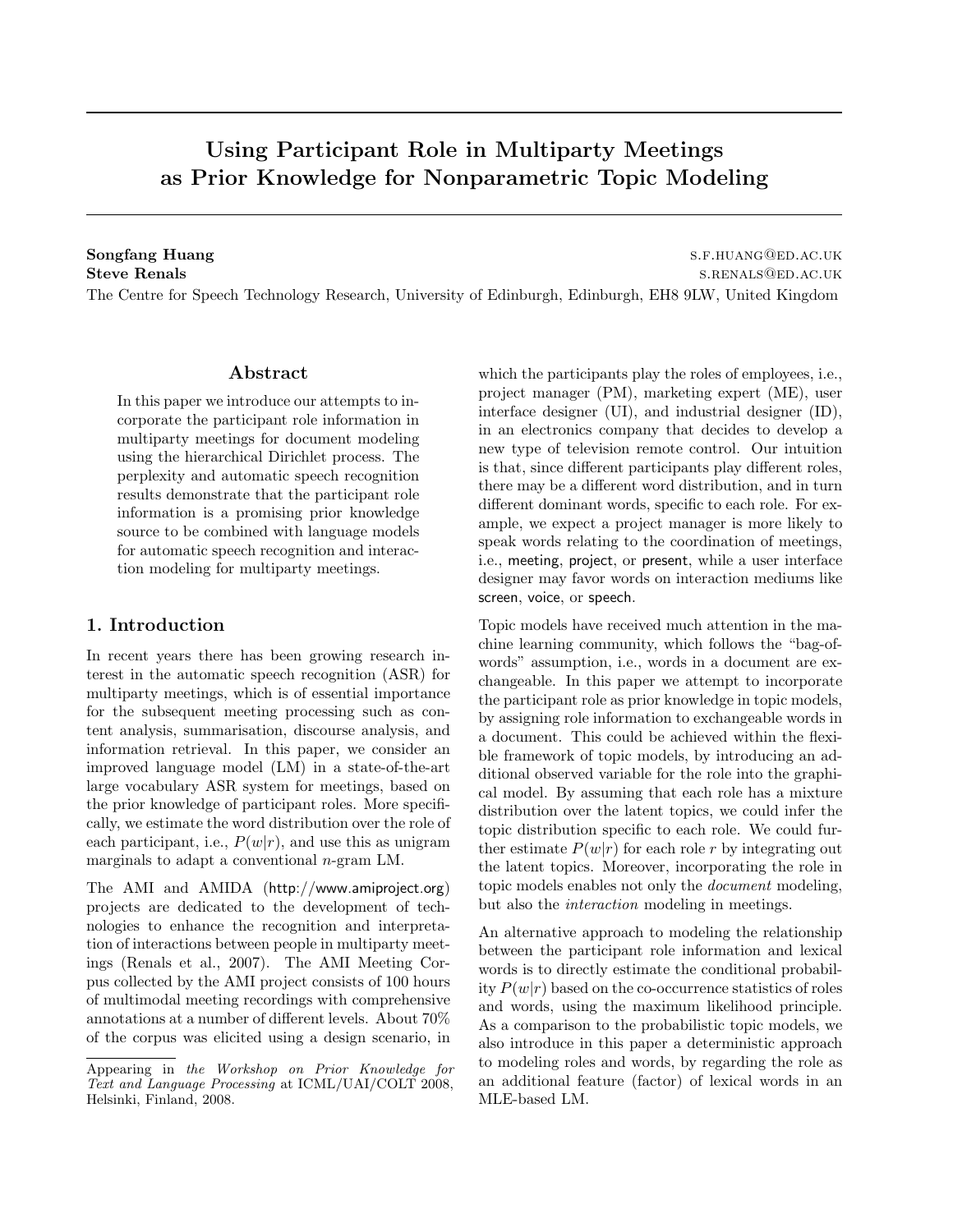# 2. Modeling Approaches

We consider two modeling approaches to the estimation of  $P(w|r)$ : one is a hierarchical Bayesian model using the hierarchical Dirichlet process (HDP) as the prior, and the other is a factored approach using the factored language model (FLM).

#### 2.1. Hierarchical Bayesian Model

The hierarchical Dirichlet process (Teh et al., 2006) is a nonparametric generalization of latent Dirichlet allocation (LDA), which extends the standard LDA model to infinite and hierarchical topic modeling.

Conversational speech consists of sequences of utterances, which do not comprise well-defined documents. We used the following procedure to obtain documents: for each scenario meeting, first align all the words in it along a common timeline; then for each sentence/segment, collect those non-stop words belonging to a window of length  $L$  as the document, by backtracing from the end time of the sentence/segment. The role that has been assigned to the most of words in the window is selected as the role for that document. We use a moving window with  $L = 20$  seconds over the sequences of words to obtain documents.

We incorporate the participant role by extending the 2-level HDP (Teh et al., 2006) in Figure  $1(A)$  to a third level, as shown in Figure 1(B), role-HDP. An DP  $G_r$ is assigned for each of the four roles (PM,ME,UI,ID), which then served as the parent DP (the base probability measure) in the HDP hierarchy for all those DPs corresponding to documents belonging to that role.



Figure 1. The graphical model depictions for (A) 2-level HDP, and (B) role-HDP.

# 2.2. Factored Language Model

One straightforward method for modeling words and roles is to use the maximum likelihood estimation based on the co-occurrences of words  $w$  and the role information  $r$ , i.e., training a bigram-like model  $P(w|r) = \text{Count}(w,r)/\text{Count}(r)$ . More generally, we can use a factored language model (Bilmes & Kirchhoff, 2003) to model words and role deterministically. The FLM, initially developed to address the language modeling problems faced by morphologically rich or inflected languages, is a generalization of standard ngram language models, in which each word  $w_t$  is decomposed into a bundle of  $K$  word-related features (called *factors*),  $w_t \equiv f_t^{1:K} = \{f_t^1, f_t^1, \dots, f_t^K\}$ . Factors may include the word itself. Each word in an FLM is dependent not only on a single stream of its preceding words, but also on additional parallel streams of factors. Combining with interpolation or generalized parallel backoff (GPB) (Bilmes & Kirchhoff, 2003) strategies, multiple backoff paths may be used simultaneously.

We exploit two factors for word  $w$  at time  $t$ : the word  $w_t$  itself and the corresponding role  $r_t$ , as shown in Figure 2. All the words in a sentence share a common role, i.e.,  $r_t = r_{t-1} = \ldots = r_1$  in Figure 2. We use a simple backoff strategy, for example, by moving from the model  $P(w_t|r_t)$  directly down to the unigram model  $P(w_t)$ . We refer this model to the role-FLM.



Figure 2. The graphical model representation and backoff path for role-FLM.

#### 2.3. Combination with n-gram LMs

As in (Kneser et al., 1997), we use the dynamic unigram marginals  $P(w|r)$ , from either the role-HDP or the role-FLM, for LM adaptation:

$$
P_{\text{adapt}}(w|h) = P_{\text{back}}(w|h) \cdot \left(\frac{P(w|r)}{P_{\text{back}}(w)}\right)^{\mu} / z(h) \quad (1)
$$

where h is the history of w,  $P_{\text{back}}(w|h)$  the baseline *n*-gram,  $P_{\text{adapt}}(w|h)$  the adapted *n*-gram, and  $z(h)$ a normalisation factor. For the role-HDP,  $P(w|r) \approx$  $\sum_{k=1}^{K} \phi_{kw} \cdot \theta_{dk}$  with  $\phi_k$  estimated during training and remaining fixed in testing, while  $\theta_d$  are documentdependent (and in turn are role-dependent because  $\theta_d$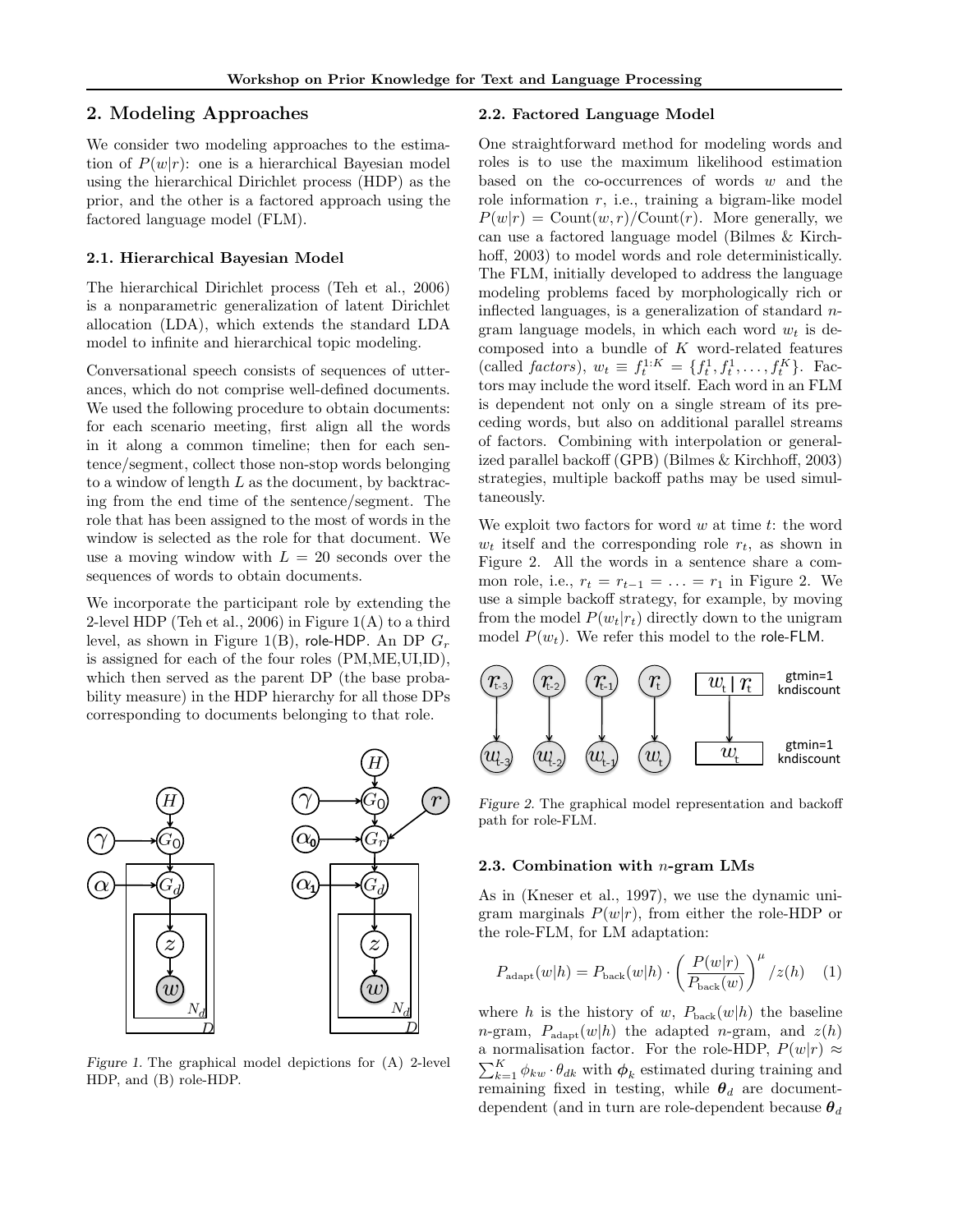are derived from  $G_r$ ) and thus are calculated dynamically for each test document.

# 3. Experiments and  $Results<sup>1</sup>$

#### 3.1. Empirical Experiment

We first carried out some empirical analyses for the HDP and the role-HDP. The HDP was implemented as an extension to the SRILM toolkit<sup>2</sup>. We trained the HDP and the role-HDP models using different values  $(k = 1, \ldots, 100)$  for the initial number of topics. We used uniform distribution for H, i.e.,  $H_w = 1/W$ . All models were trained using the fold-2−4 of the AMI scenario meetings, with a fixed size vocabulary of 7,910 words, by the Markov Chain Monte Carlo (MCMC) sampling method. The concentration parameters were sampled using the auxiliary variable sample scheme in (Teh et al., 2006). We ran 3,000 iterations to burnin, then collected 10 samples from the posteriors to calculate the unigram perplexity on the fold-1 testing data, with the sample step of 5.

Figure 3 shows the perplexity results, from which we can see that the role-HDP produced better results than the HDP. Our understanding for the improvement is that by using the role prior knowledge, documents with the same role share the strengths in the HDP framework. In addition, we show in Figure 4 the top two topics for each role. It is interesting to find out that each role has some specific topics with high probabilities, while they also tend to interact with each other on some common topics, i.e., the button topic appears with high probability for all the four roles in Figure 4.



Figure 3. The perplexity results for the HDP/role-HDP.

| <b>PM</b>                                                                                                                                                                                       |                                                                                                                                                                                         | <b>ME</b>                                                                                                                                                                                 |                                                                                                                                                                                         | UI                                                                                                                                                                                      |                                                                                                                                                                                                    | ID                                                                                                                                                                                                           |                                                                                                                                                                                                            |
|-------------------------------------------------------------------------------------------------------------------------------------------------------------------------------------------------|-----------------------------------------------------------------------------------------------------------------------------------------------------------------------------------------|-------------------------------------------------------------------------------------------------------------------------------------------------------------------------------------------|-----------------------------------------------------------------------------------------------------------------------------------------------------------------------------------------|-----------------------------------------------------------------------------------------------------------------------------------------------------------------------------------------|----------------------------------------------------------------------------------------------------------------------------------------------------------------------------------------------------|--------------------------------------------------------------------------------------------------------------------------------------------------------------------------------------------------------------|------------------------------------------------------------------------------------------------------------------------------------------------------------------------------------------------------------|
| (29) 0.28                                                                                                                                                                                       | (14) 0.13                                                                                                                                                                               | (20) 0.27                                                                                                                                                                                 | (14) 0.16                                                                                                                                                                               | (14) 0.25                                                                                                                                                                               | (19) 0.15                                                                                                                                                                                          | (14) 0.17                                                                                                                                                                                                    | (6) 0.16                                                                                                                                                                                                   |
| DESIGN<br><b>MFFTING</b><br>PROJECT<br><b>MINUTES</b><br><b>USER</b><br><b>INTERFACE</b><br>PRESENT<br>PRODUCT<br><b>DESIGNER</b><br>100K<br><b>START</b><br><b>SURE</b><br><b>BIT</b><br>GUESS | <b>BUTTON</b><br><b>BUTTONS</b><br>CHANNEL<br><b>SCREEN</b><br>SCROLL<br><b>VOLUME</b><br><b>MENU</b><br>L C D<br><b>REMOTE</b><br>WHEEL<br>MFAN<br><b>CHANNELS</b><br>CONTROL<br>PRESS | <b>REMOTE</b><br>CONTROL<br>LOOK<br>MARKFT<br>CONTROLS<br><b>MEAN</b><br>FASY<br>PRODUCT<br><b>DESIGN</b><br><b>BUTTONS</b><br><b>FANCY</b><br><b>IMPORTANT</b><br>PERCENT<br><b>FIND</b> | <b>BUTTON</b><br><b>BUTTONS</b><br>CHANNEL<br><b>SCREEN</b><br>SCROLL<br><b>VOLUME</b><br><b>MENU</b><br>L C D<br><b>RFMOTF</b><br>WHEEL<br>MFAN<br><b>CHANNELS</b><br>CONTROL<br>PRESS | <b>BUTTON</b><br><b>BUTTONS</b><br>CHANNEL<br><b>SCREEN</b><br>SCROLL<br><b>VOLUME</b><br>MENU<br>L C D<br><b>REMOTE</b><br><b>WHFFI</b><br>MFAN<br><b>CHANNELS</b><br>CONTROL<br>PRESS | <b>RECOGNITION</b><br>SPEECH<br>VOICE<br>L C D<br><b>SCREEN</b><br><b>MICROPHONE</b><br><b>CONTROLLER</b><br>REMOTE<br>PROBLEM<br><b>TECHNOLOGY</b><br>COFFEE<br><b>SPFAKER</b><br>COST<br>CONTROL | <b>BUTTON</b><br><b>BUTTONS</b><br>CHANNEL<br><b>SCREEN</b><br><b>SCROLL</b><br><b>VOLUME</b><br><b>MENU</b><br>L C D<br><b>REMOTE</b><br><b>WHFFI</b><br><b>MFAN</b><br><b>CHANNELS</b><br>CONTROL<br>PRESS | CHIP<br>SIMPLE<br>ADVANCED<br><b>REGULAR</b><br><b>REMOTE</b><br>L C D<br><b>BATTERY</b><br><b>SPFAKER</b><br><b>FXPFNSIVF</b><br><b>INFRARED</b><br><b>STATION</b><br>SAMPI F<br><b>BATTERIES</b><br>COST |
| <b>THANK</b>                                                                                                                                                                                    | <b>KIND</b>                                                                                                                                                                             | LOT                                                                                                                                                                                       | <b>KIND</b>                                                                                                                                                                             | <b>KIND</b>                                                                                                                                                                             | SYSTEM                                                                                                                                                                                             | <b>KIND</b>                                                                                                                                                                                                  | CONTROL                                                                                                                                                                                                    |
|                                                                                                                                                                                                 |                                                                                                                                                                                         |                                                                                                                                                                                           |                                                                                                                                                                                         |                                                                                                                                                                                         |                                                                                                                                                                                                    |                                                                                                                                                                                                              |                                                                                                                                                                                                            |

Figure 4. The example topics for the four roles using the role-HDP.

#### 3.2. ASR Experiment

To further investigate the effectiveness of employing the role as prior knowledge for topic modeling, we performed ASR experiments on multiparty meetings. We used part of the AMI Meeting Corpus for our experiments. There are 138 scenario meetings in total, of which 118 were used for training and the other 20 for testing (about 11 hours). The procedure and parameters used to train the HDP/role-HDP were the same as those used in Section 3.1, except that we used a different split-up of the AMI scenario meetings for ASR.

We trained two baseline LMs: the first one used the Fisher conversational telephone speech data (fisher-03 p1+p2), and the second used three datasets from the AMI training data, the Fisher, and the Hub-4 broadcast news data (hub4-lm96). The two baseline LMs were trained with standard parameters using SRILM: trigrams, cut-off value of 2 for trigram counts, modified Kneser-Ney smoothing, interpolated model. A common vocabulary with 56,168 words was used for the two LMs, which has 568 out-of-vocabulary (OOV) words for the AMI test data.

We investigated the effectiveness of the adapted LMs based on topic and role information from meetings on a practical large vocabulary ASR system. The AMI-ASR system (Hain & et al., 2007) was used as the baseline system. We began from the lattices for the whole AMI Meeting Corpus, generated by the AMIASR system using a trigram LM trained on a large set of data coming from Fisher, Hub4, Switchboard, webdata, and various meeting sources including AMI. We then generated 500-best lists from the lattices for each utterance. We adapted the two baseline LMs (Fisher and AMI+Fisher+Hub4) using Equation (1) according to the unigram marginals from the role-FLM, the HDP, and the role-HDP respectively. For the HDP, we used  $P(w|d) \approx \sum_{k=1}^{K} \phi_{kw} \cdot \theta_{dk}$  as the unigram marginals, i.e., the difference from  $P(w|r)$  by the role-HDP is that in the HDP  $\theta_d$  are only document-dependent

<sup>&</sup>lt;sup>1</sup>Some of the results here were appearing in another paper by the authors in (Huang & Renals, 2008).

 $^{2}$ http://www.speech.sri.com/projects/srilm